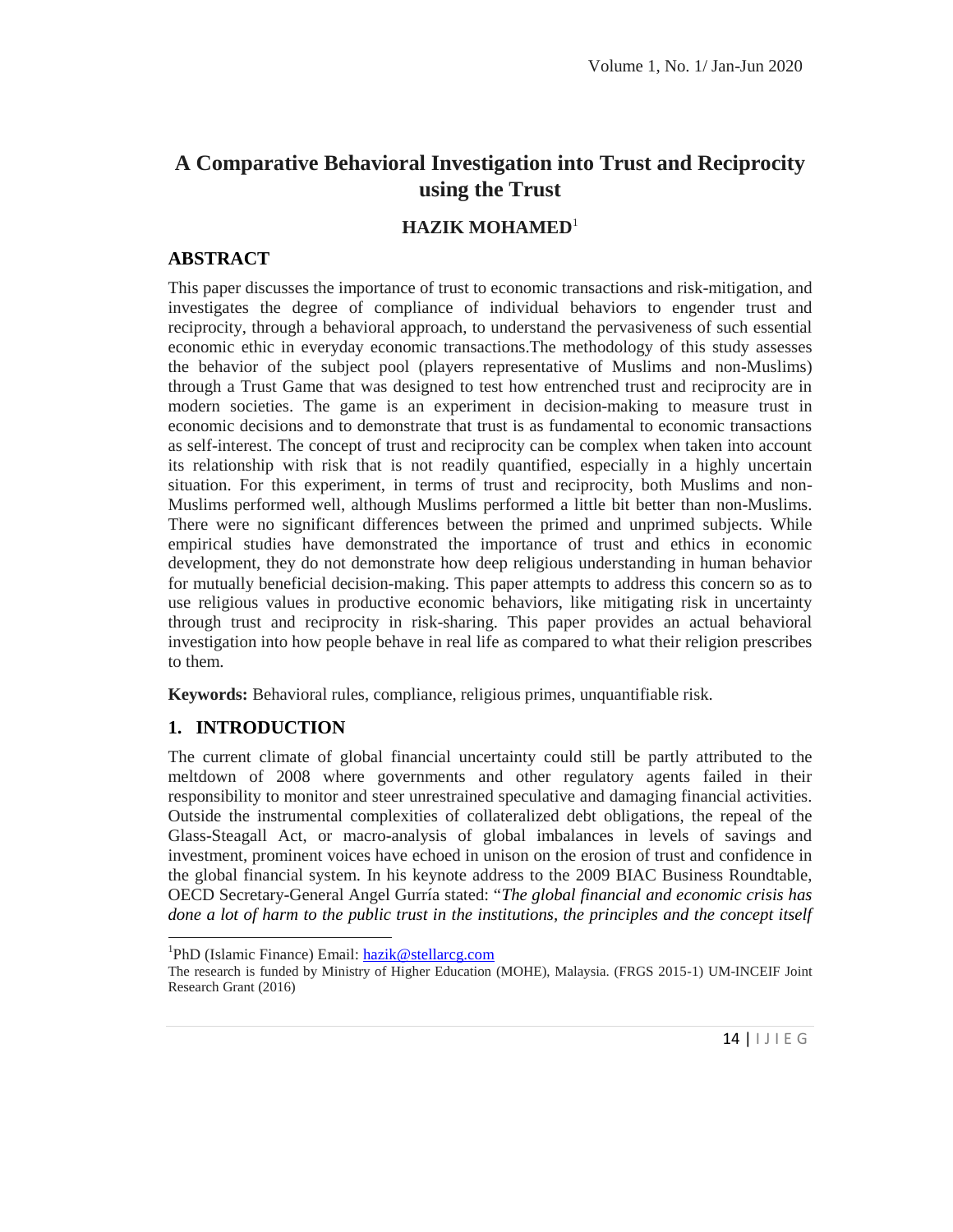*of the market economy. It is also eroding public trust in corporations ... This feeling of deception is dangerous.*" The main themes to financial reform following the aftermath was basically to encourage greater responsibility after (ex post) and accountability for risks taken prior (ex ante), in the form of not bailing out the bankruptcies, limiting the increasing complexity of financial instruments, transparency and answerability for derivative trading to prevent investment managers from making enormous bets with other peoples' money, among other improvements.

Our various institutions specify rules that indicate what kind of conduct is most appropriate to achieving just results when individuals face alternative choices and must take action. Institutional reforms would mean moral, spiritual and material development of the individual and society leading to maximum socioeconomic welfare and the ultimate good of mankind. Hence, the religious tenets of beliefs can be viewed as the required infrastructure for continual balanced development. The impact of these rules of behavior on growth and development can be analyzed in terms of their effects on income and wealth distribution, resource allocation, saving and investment, and monetary stability within a society and its economic system.

In this paper, we wanted to investigate the level of compliance in the members of a society to the fundamental ethical principles of trust and reciprocity using the well-documented experimental game called the Trust Game. In our experiment, we will group our sample groups into Muslims and non-Muslims in order to make distinction in the rootedness of trust and reciprocity in religious traditions and belief systems. This research will be using a priming instrument to heighten identity saliency in the subjects against control groups which are unprimed. The experiment was carried out in Singapore and then repeated in Malaysia, with actual cash incentives within the game scenario played out by selected unbiased test subjects.

# **2. Literature Review**

#### **1.1. Trust and Reciprocity in the Economy**

the unit of the unit of the unit of the unit of the unit of the same operating<br>  $15 \mid 1 \mid 1 \in G$ Institutional economists, economic sociologists, political economists and others concerned with the social organization of economic life have long maintained that trust and confidence are crucial to effective economic functioning, not only in underwriting specific exchanges between particular agents, but in terms of a generalized foundation of trust that underpins a wider socio-economic system. In instrumental terms, resources of trust promote economic efficiency by reducing the transaction costs of economic exchange, on the assumption that others will behave according to common norms of economic conduct. It may be possible to transact without such an underpinning of trust but the risks and associated costs of doing so are much higher (such as in the contexts where cheating, fraud or corruption are rife) than otherwise. In formal economies, law tends to formalize trust relations; if someone cheats on an agreed contract, there is legal recourse. But such resort to law is costly – transaction costs are minimized when ordinary economic business is done under an implicit rather than an explicit contract, without complicated legal forms to govern each agreement. This opens onto the more fundamental sense in which trust matters for economic life, in the unspoken assumptions we make that others share our understanding of an exchange, are operating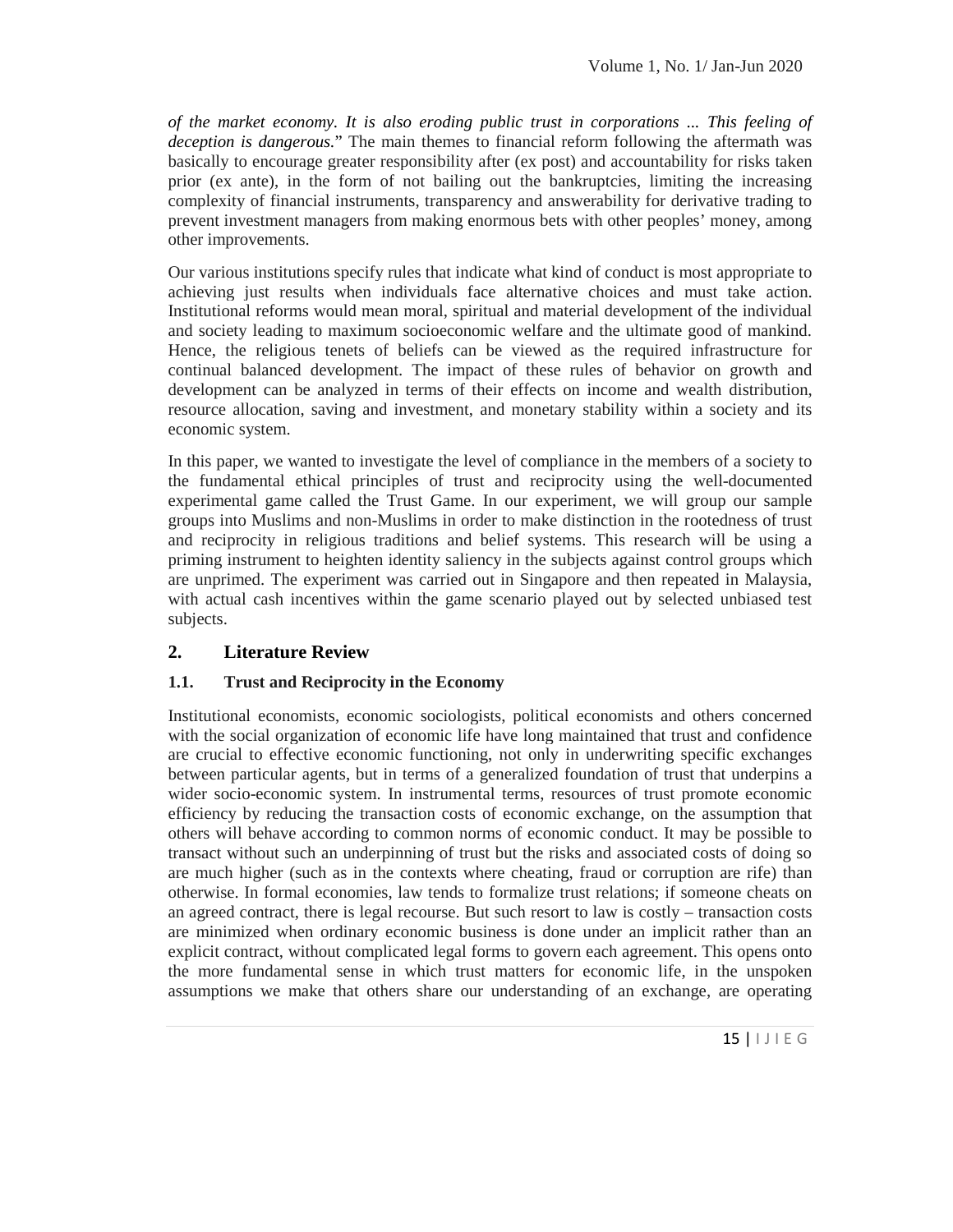according to common social norms: trust mediates the risk of socio-economic interaction. The reduction of economic uncertainty, the "greasing" of exchange relations, the management of risk, can be seen to foster economic efficiency at a macroeconomic level as well as within any given exchange. Trust leads a double life as both a social value and an economic resource; as such, it is a critical concept for linking social arrangements with economic outcomes.

A number of researchers have explored the relationship between social trust and economic prosperity, with a broad consensus on the positive association between levels of trust and levels of national wealth (Knack and Keefer, 1997; Whiteley, 2000; Zak and Knack, 2001; Uslaner, 2002; Beugelsdjik et al, 2004). Individuals in wealthier economies are more likely to express trust in others (interpersonal trust) and also in economic and political institutions (systemic trust). Trust has a direct correlation to economic well-being at both ends of the prosperity spectrum: levels of trust have been seen as critical factors in emerging and developing economies, as well as for developed economies. Additionally, there is datathat suggest that it is not only wealth but its distribution that is relevant, with trust linked not only to higher GDP per capita but to lower levels of income inequality (Rothstein and Uslaner, 2005). In an important early study, Knack and Keefer (1997) observe that "*... trust and civic norms are stronger in nations with higher and more equal incomes.*" In a more recent, large cross-sectional study, Delhey and Newton (2003) note the significance of cultural and political determinants of trust, but argue that the marked relationships between wealth, income inequality and trust suggest that "money matters for trust more than most things." In a European context, national income measures are consistently linked to resources of social trust. Successive waves of data from the European Social Survey show that respondents in the wealthiest economies report higher levels of interpersonal as well as institutional or systemic trust. Finland and Denmark, for instance, score highest in measures of systemic trust, while transitional economies with comparatively low measures of GDP per capita, such as the Czech Republic, Hungary and Poland, report the lowest levels of systemic trust in Europe.

tendar Bank,<br>nts described<br>e distribution<br>16 |  $| J | E G$ As financial markets have grown more complex, and exchanges within them depersonalized via electronic communications, the problem of trust has become more acute. Systemic risk requires systemic trust, and the ways in which risk has been distributed across the system via complicated and often opaque instruments has tested systemic resources of trust to breaking point. The choking up of different kinds of lending — inter-bank, business and mortgage lending  $\overline{\phantom{a}}$  is a signal example of a crisis in confidence inside the financial system. The inability of banks to assess the creditworthiness of their partners in a context of toxic assets and complex debt obligations makes the risks of lending simply too high for trust to mitigate. There are clear problems of "external" or investor confidence too, visible in falling stock prices and depressed stock market activity. And it is also arguable that the crisis in the markets may have impacted on individuals' confidence in a wider economic and political system like governments and regulations, in banks and corporations, in open global markets as a whole. Felix Roth (2009) presents data showing significant declines in expressed levels of public trust in the key European institutions, and notably the European Central Bank, together with 2008 survey data from Germany in which almost half the respondents described the social market economy as socially unjust, while almost three quarters saw the distribution of income in the German economy as unfair.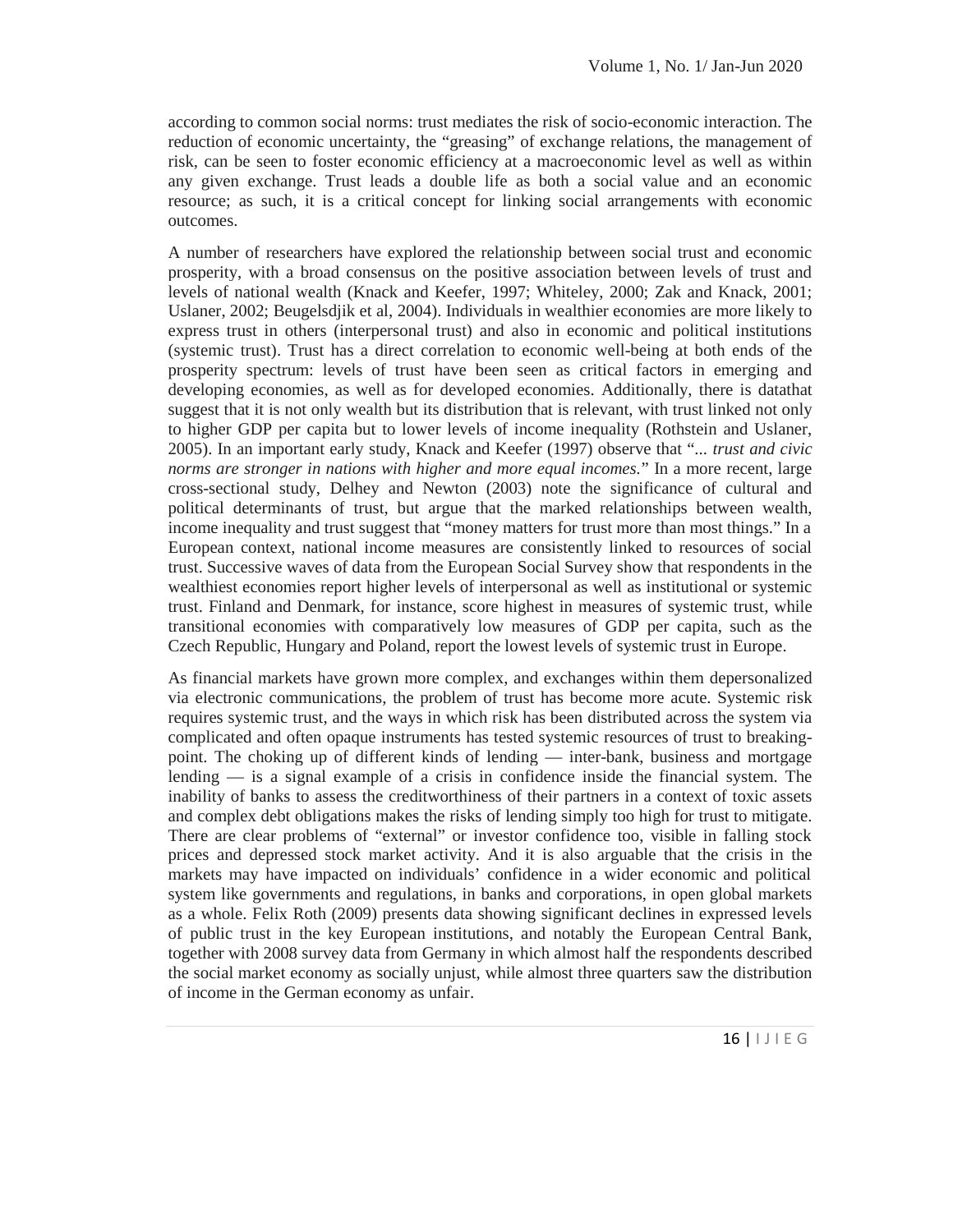In reciprocity, neoclassical economists recognized solutions to externalities, which constitute a form of "market failure". Private market–based decision making does not necessarily guarantee efficient outcomes from a general welfare perspective. People can resolve certain problems through mutually beneficial transactions or reciprocity. For example, a land-owner and a polluter could enter into a contract in which the land-owner agrees to pay the polluter a certain amount of money in exchange for a specific reduction in the amount of pollution. Such contractual bargaining can be mutually beneficial. Once the building is less exposed to pollution, the land-owner can raise rents. As long as the increase in rents is greater than the payment to the polluter, the outcome is beneficial for the land-owner. Similarly, as long as the payment exceeds the loss of profit from lower pollution (be it through lower production or investment into cleaner technologies), the polluter is better off as well.

#### **1.2. Risk and Uncertainty in Economics**

Mainstream economics and finance are dominated by models of decision-making under risk under the rationality axioms, where modern macroeconomics has its analytical roots in the general equilibrium framework of Kenneth Arrow and Gerard Debreu (Arrow and Debreu, 1954). In the Arrow-Debreu framework, the probability distribution of future states of the world is known by agents. Risk can be securitised and thereby priced and hedged. As for modern finance, its origins begin in the portfolio allocation framework of Harry Markowitz and Robert Merton (Markowitz, 1952; Merton, 1969). This Merton-Markowitz framework adopts anestablished probability distribution for potential market risk. This allows portfolio risk to be computed and thereby priced and hedged.Jointly, the Arrow-Debreu and Merton- Markowitz frameworks make the foundation of modern macroeconomics and finance. They help explain patterns of behaviour from consumption and investment to asset pricing and portfolio allocation, at least for the past 50 years.

However, economic actors do not necessarily abide by the neo-classical rationality axioms and information available to them is seldom complete. The recognition of the limitations of rationality and general equilibrium models in capturing key contributors to financial crises began to attract interest in decision-making under uncertainty. The study of optimal choice under uncertainty first requires the distinction between measurable risk and unknown risk factors that may affect outcomes. In other words, it is a study into the inability to form priors on the distribution of future outcomes rather than risk (Knight, 1921). Neither the Arrow- Debreu nor Merton-Markowitz frameworks reflect such uncertainty. Instead, economic and financial models have been built on often unrealistic assumptions about humans' state of knowledge, emotions and cognitive capacity.

ision-making<br>ses, honed in<br>accumulated<br>17 | | J | E G Only recently have those strong assumptions about states of knowledge and cognition been questioned and investigated. Many of the dominant figures in 20th century economics from Keynes to Hayek, from Simon to Friedman — placed imperfections in information and knowledge centre-stage. Uncertainty was for them the new "normal" in decision-making affairs. In complex environments, Herbert Simon (1972) believed human behaviour followed simple procedural rules. Simon thus underlined "procedural rationality", or decision-making using heuristics or procedural rules. These heuristics were evolutionary responses, honed in the light of experience passed down generationally from the past (nature) or accumulated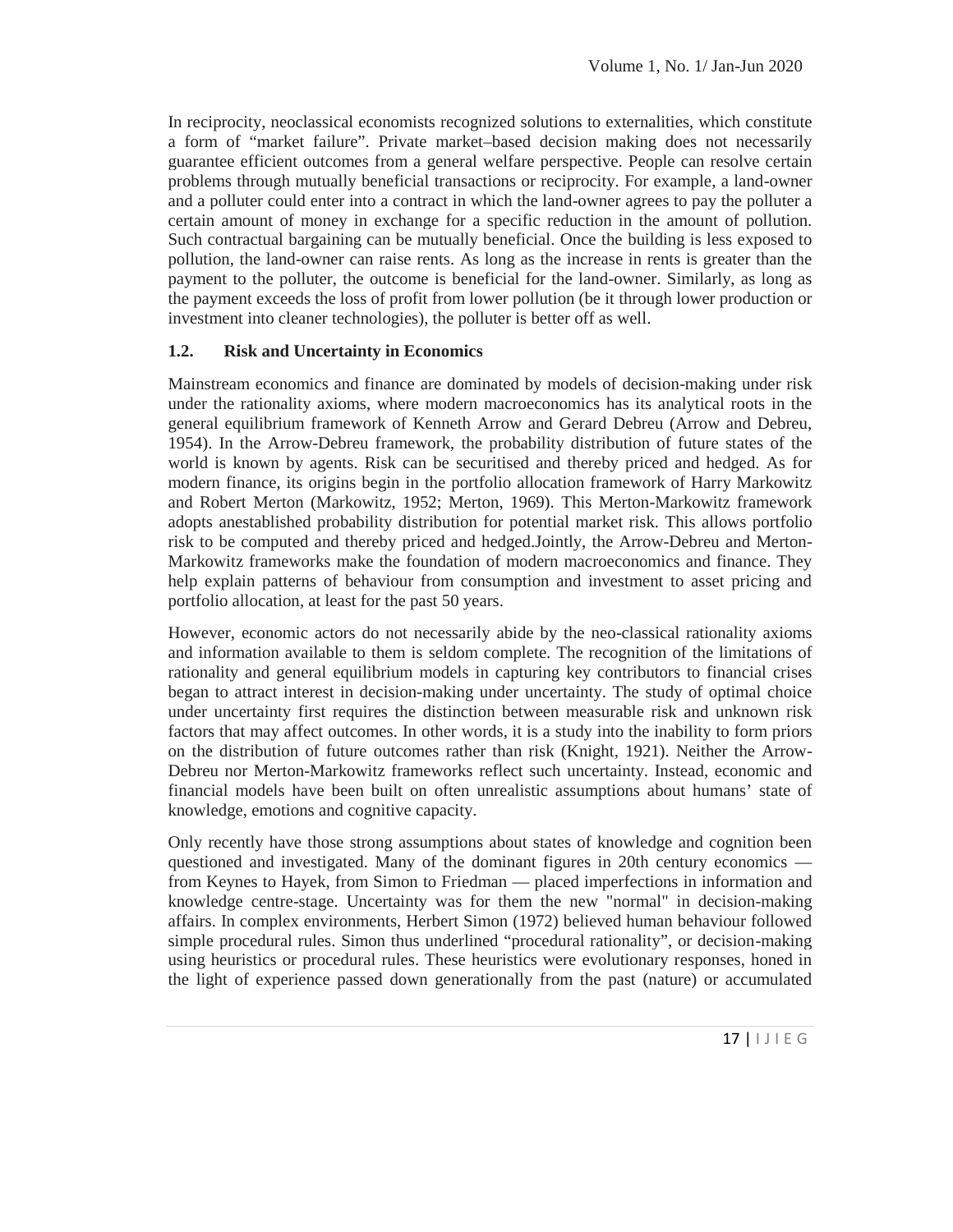locally in the present (nurture). As the individual develops these "mental short-cuts" in making decisions in such an environment of uncertainty, and the importance of ethical rules in that environment are also just as necessary in order to prevent unwanted outcomes or negative externalities that may have wider consequences socially and now internationally.

## **1.3. Engendering Trust and Risk-sharing — Islamic Finance Perspective**

Erbas and Mirakhor (2013) notes that the fundamental cause of the 2008 financial crisis was the negligent, immoral, even criminal behavior of some actors. They saw it as a breach of the social contract implicit in fiduciary responsibility and trust, which bore disastrous consequences, and is not compatible with the commonly shared morals that guide economic behavior across many cultures and faiths, including Islam. The fundamentalprinciple of Islamic risk sharing becomes important because of the acknowledgement of such temptations and human penchants as well as uncertainty. Erbas and Mirakhor (2013) emphasize that Islamic risk sharing does not permit washing one's hands off of the liability once a loan is made ex ante but one must remain a party to it until risks are realized ex post. Thus, it is not permitted to create derivatives of derivatives (exotics, toxics, etc.) and other highly complex products, and it becomes possible to know who owes what to whom for an ex post settlement of claims and liabilities. The extended set of rules derived from the Quran and Sunnah as well as the concept of the *khalifah*, supports this commitment to fiduciary, personal accountability and responsibility, building and maintaining trust as well as dispensing and upholding economic and social justice. Furthermore, the availability of *khiyar* or options in Islamic contracts gives investors the option of continuing or halting or abandoning an investment to hedge against uncertainty over time, and decision makers may be willing to pay for such contractual flexibility. An early discussion of economically significant benefits from flexibility is by Marschak and Nelson (1962). They argue that flexibility comes at a cost, such as the cost of accepting lower payoffs or the cost of delaying some payoffs into the future. They propose a measure of flexibility in decision making according to which the more the decision maker expects to learn from each decision outcome, the more he/she values flexibility. Sequential decision programs are ambiguous over time, and more so as the time horizon becomes longer. Erbas and Mirakhor note that splitting multistage investments, or implementing them as segmented decisions over time, as opposed to once-and-for-all decisions with an ex ante commitment for the entire time horizon, gives investors the option of continuing or halting or abandoning an investment to hedge against uncertainty over time, and decision makers may be willing to pay for such flexibility.

# **3. Research Methodology**

#### **1.4. Sampling Design**

1. We are not<br>ticism might<br>18 |  $1 J 1 E G$ We carried out our tests in two different cities — Singapore and Kuala Lumpur. Our sample size was 30 in Singapore and 40 in Malaysia which though modest, still had a good spread of age, education, gender and income (see Appendix 1) instead of limiting to undergraduate or graduate groups. Thereis less variation in the Muslim community in Singapore and Kuala Lumpur which is predominantly Sunni and follow the Shafi'e school of thought. We are not aware of existing hypotheses in the literature regarding how atheism or agnosticism might affect economic behavior.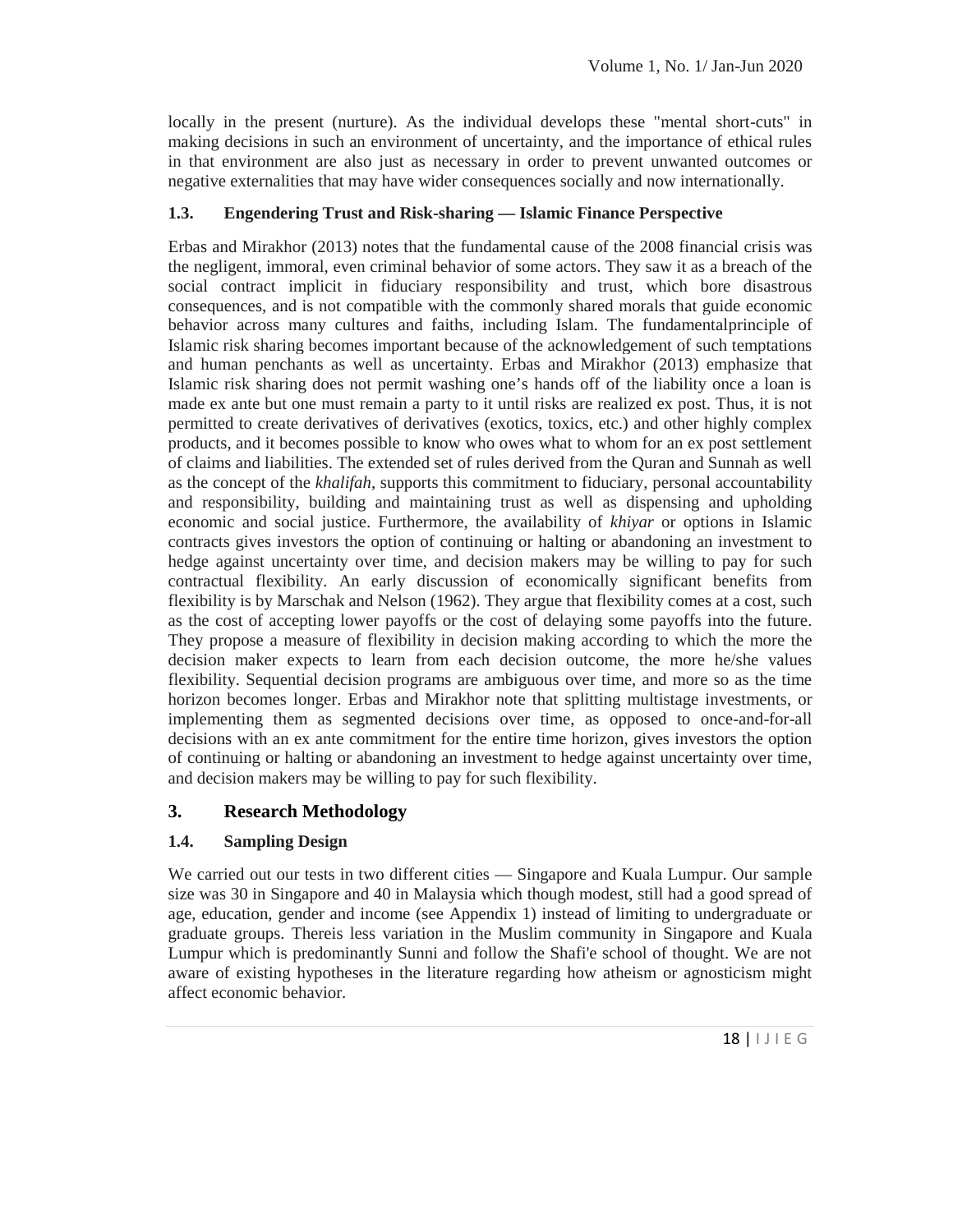| Game                             | <b>Decision Rules</b>          | <b>Payoffs</b>             | <b>Total Size</b>                                     |
|----------------------------------|--------------------------------|----------------------------|-------------------------------------------------------|
| Test for Trust & Trustworthiness | Player 1 starts with           |                            | Player 1 retains uninvested 38 Non-Muslim (22 primed) |
| (Trust Game)                     | S\$40/RM40 and decides how     | amount plus what Player 2  | -17 Investors (9 primed)                              |
|                                  | much to invest in Player 2.    | returns.                   | -21 Trustees (13 primed)                              |
|                                  | Moderator decides that         | Player 2 keeps what is not | 32 Muslim (16 primed)                                 |
|                                  | investment has tripled.        | returned.                  | -18 Investors (10 primed)                             |
|                                  | Player 2 now decides how       |                            | -14 Trustees (6 primed)                               |
|                                  | much to give back to Player 1. |                            |                                                       |
|                                  |                                |                            |                                                       |
|                                  |                                |                            |                                                       |

Table 1: Decision Rules, Payoffs and Sample size.

## **1.5. Research Procedure**

The methodology of this study aims to assess the behavior of the subject pool (players representative of the Muslims and non-Muslims) in a given scenario (Trust Game) that will test the rules of trust and reciprocity. The same game will be played by the two groups. The instructions in a session will be read stage by stage. Neutral terminology will be used to avoid any potential bias. At the end of each scenario, the data is tabulated for analysis to examine the decisions made in different situations. It is a simple one-off game, in which the players simultaneously and independently choose their actions, and they do so only once. The test subjects do not know what is being tested for in each game to obtain neutrality and objectiveness in the outcomes. This allows us to extract actual behavioral responses as they would behave naturally in real life. Also, to statistically control for religious effects, we use a priming instrument used by Shariff and Norenzyan (2007) to segregate the Islamic-salient subjects from non-Islamic subjects via sentence-unscrambling task.

# **1.6. Priming Instrument**

towards that<br>  $\text{er something}$ <br>  $\text{19}$  |  $\text{11}$  I E G The experimental results will be tested for significance, in particular, for the significance of possible differences between Muslim and non-Muslim subjects. In order to statistically control for religious effects, we use a priming instrument used by Shariff and Norenzyan (2007) to segregate the Islamic-salient subjects within the Muslim group as well as the religious-salient subjects within the non-Muslim group via sentence-unscrambling task. The sentences vary depending on whether the subject is in the Islamic-salient condition or the control condition. Five of the sentences unscrambled by Islamic-salient subjects contain religious content. None of the control subjects' sentences contain religious content. An advantage of this priming instrument is that it is subtle; compared with blatant primes, subtle primes more reliably cause behavior to conform to norms (Wheeler and Petty, 2001), which aids in interpreting our results within our theoretical framework of self-categorization. The basic idea is that priming a social category temporarily increases the strength of affiliation with that category. Stronger affiliation with a category causes behavior to shift towards that category's norms, so comparing primed and unprimed behavior allows us to infer something about what the category's norms are and how they affect steady-state behavior.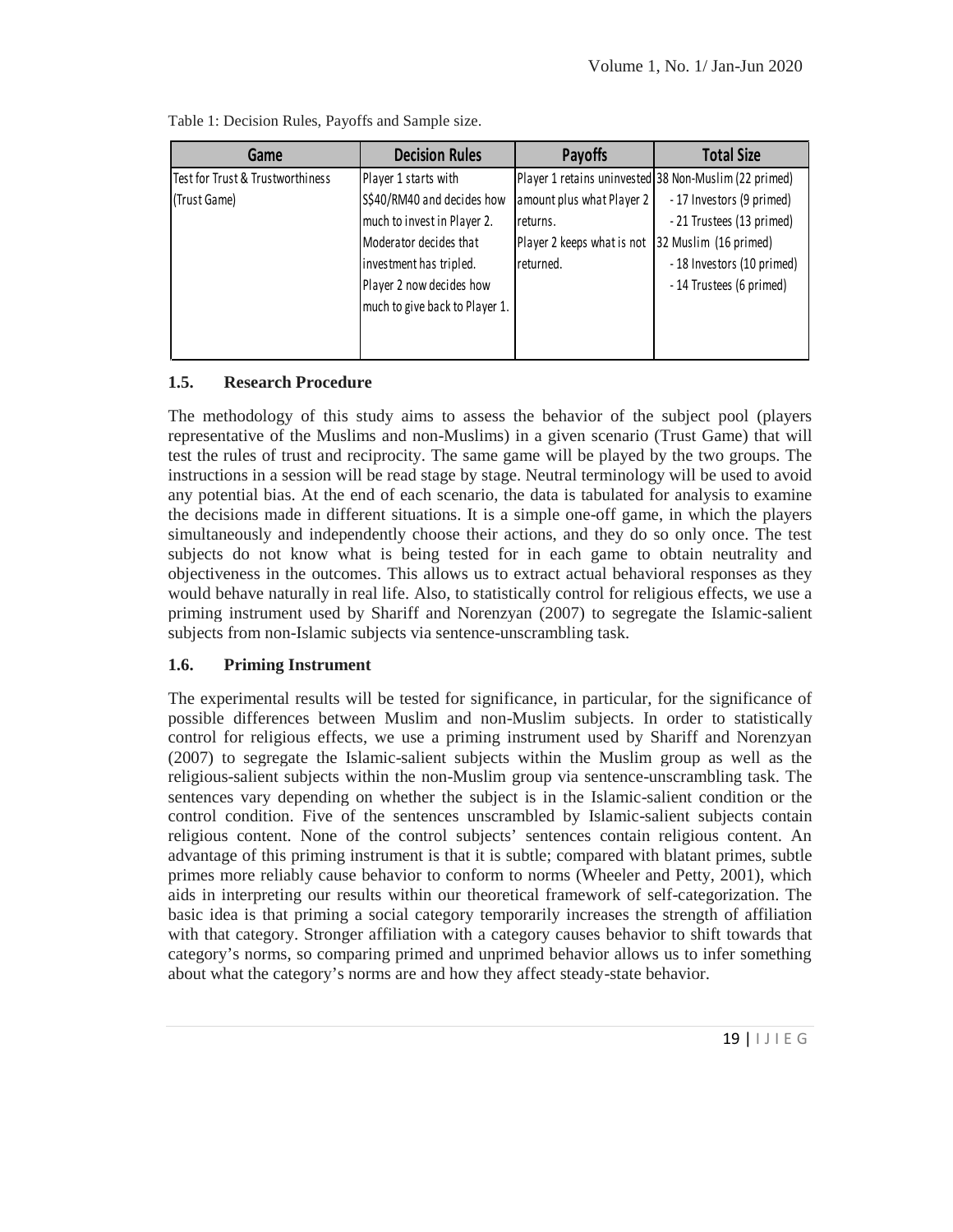#### **1.7. Trust Game (Test for the Rules of Trust & Reciprocity)**

In the trust game, the first player (investor) decides how much money he is given (S\$40/RM40) to keep and how much to give to player 2 (trustee) as an investment. This first stage of the game is a test of trust (of player 1) and reciprocity (of player 2). The amount invested earns a certain return (amount invested triples). Player 2 must now decide how much to give back to player 1. Ultimately, both players are better off with the investment but player 1 takes a risk with investing in player 2 and counting on that he/she is trustworthy. This game underscores the value of trust as a social capital that makes economic interactions more efficient.

The Trust Game was designed by Berg et al. (1995) and also called the "investment game". It was an experiment in decision-making to measure trust in economic decisions and to demonstrate that trust is as basic to economic transactions as self-interest. As "trust is not intrinsically part of mainstream economics", the success of this experiment in demonstrating the primacy of trust is problematic for basic assumptions of standard economics, which tend to ignore trust. Under standard economic assumptions of rational self-interest, the predicted actions of the first player in the trust game will be that he will choose to invest nothing. However, in the original Berg et al. experiment, thirty out of thirty-two game trials resulted in a violation of the results predicted by standard economic theory. In these thirty cases, first players sent money that averaged slightly over fifty percent of their original endowment.

#### **4. Data Analysis**

The Trust Game, designed by Berg et al. (1995) is a popular experiment used to measure trust in economic decisions (Brulhart, 2012). The experiment is designed to demonstrate that trust is basic to economic transactions but standard assumptions of conventional economics tend to ignore trust. The first round of play requires the first player (with the capital) to invest in a second player to test the rule of Trust. In the second round of play, the game-master deems that the investment has tripled and the second player decides how much to share the proceeds (to test Reciprocity). In terms of trust, we may view subjects who invested S\$/RM20-40 had higher levels of trust. In those terms, Muslims performed better than non-Muslims (94% versus 82%). Primed and unprimed subjects performed almost exactly the same at 89% versus 88%.

| <b>Trust</b>      |                                         |                |    |                |              |  |
|-------------------|-----------------------------------------|----------------|----|----------------|--------------|--|
| Invest            | <b>S\$/RM0-15</b><br><b>S\$/RM20-40</b> |                |    | <b>Total</b>   |              |  |
|                   | Count                                   | <b>Ratio %</b> |    | <b>Ratio %</b> |              |  |
| Muslim            | 1                                       | 6%             | 17 | 94%            | 18           |  |
| Primed            | $\mathbf{1}$                            | 10%            | 9  | 90%            | 10           |  |
| Unprimed          | $\mathbf{o}$                            | 0%             | 8  | 100%           | 8            |  |
| Non-Muslim        | 3                                       | 18%            | 14 | 82%            | 17           |  |
| Primed            | $\mathbf{1}$                            | 11%            | 8  | 89%            | 9            |  |
| Unprimed          | $\overline{2}$                          | 25%            | 6  | 75%            | 8            |  |
| Combined (M & nM) | $\overline{a}$                          | 11%            | 31 | 89%            | 35           |  |
| Primed            | $\overline{2}$                          | 11%            | 17 | 89%            | 19           |  |
| Unprimed          | $\overline{2}$                          | 13%            | 14 | 88%            | 16           |  |
|                   |                                         |                |    |                | $20$   IJIEG |  |

Table 2: Breakdown of Responses for Trust in the Game of Trust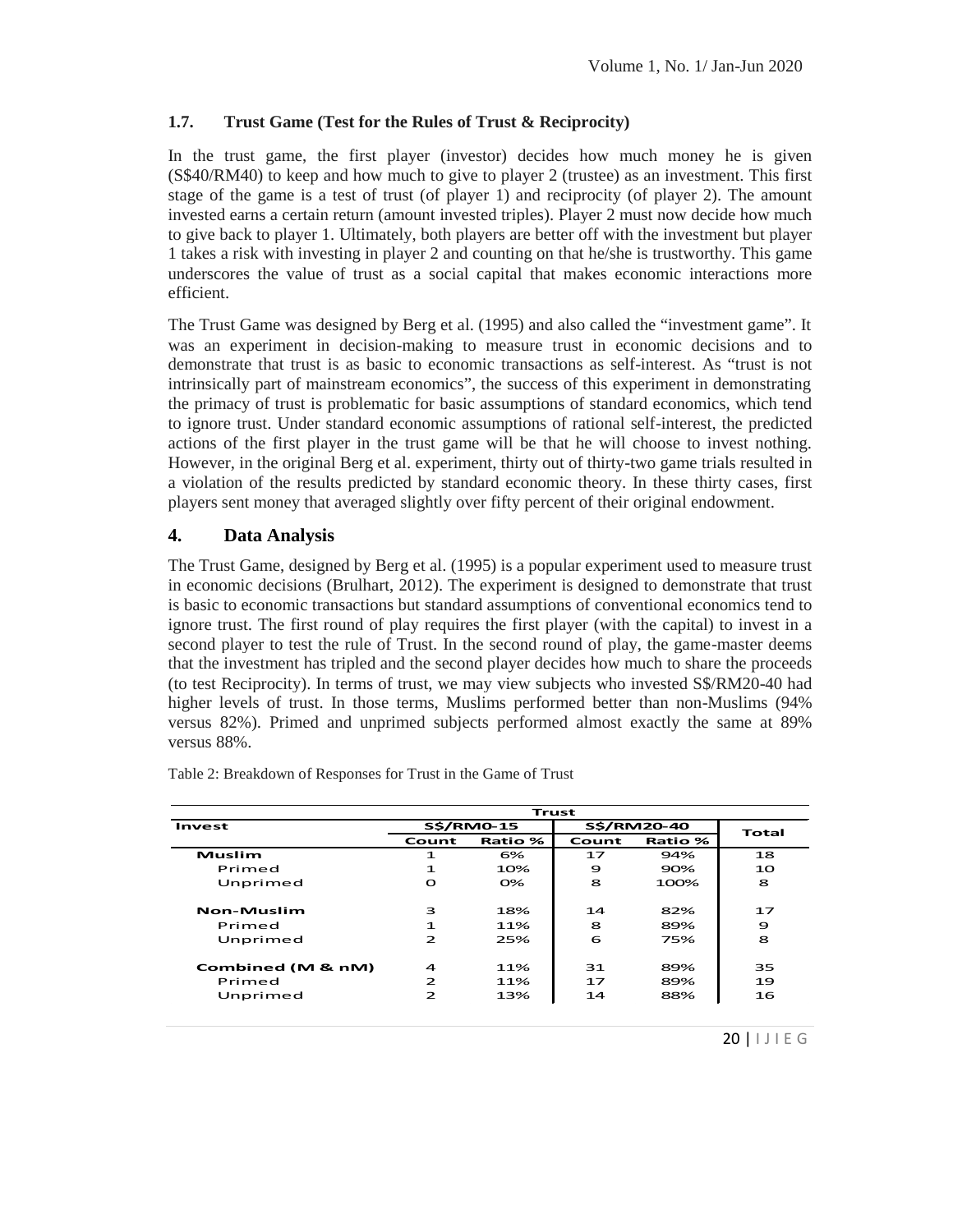In terms of reciprocity, where the reciprocity value is calculated based on returned amount subtracted by the initial amount invested (returned - invested) or net returns. The responses were as follows:

| Reciprocity        |                |                                      |             |       |                   |         |                |         |              |  |
|--------------------|----------------|--------------------------------------|-------------|-------|-------------------|---------|----------------|---------|--------------|--|
| <b>Net Returns</b> | Less           |                                      |             | Equal | <b>S\$/RM5-15</b> |         | >S\$/RM20      |         | <b>Total</b> |  |
|                    | Count          | Ratio %<br>Ratio %<br>Count<br>Count |             |       |                   | Ratio % | Count          | Ratio % |              |  |
| <b>Muslim</b>      | $\Omega$       | 0%                                   | 3           | 23%   | 5                 | 38%     | 5              | 38%     | 13           |  |
| Primed             | 0              | 0%                                   | $\mathbf 0$ | 0%    | 3                 | 50%     | 3              | 50%     | 6            |  |
| Unprimed           | 0              | 0%                                   | 3           | 43%   | 2                 | 29%     | $\overline{2}$ | 29%     | 7            |  |
| <b>Non-Muslim</b>  | 3              | 14%                                  | 4           | 18%   | 5                 | 23%     | 10             | 45%     | 22           |  |
| Primed             | 2              | 15%                                  | 3           | 23%   | 2                 | 15%     | 6              | 46%     | 13           |  |
| Unprimed           | 1              | 11%                                  | 1           | 11%   | 3                 | 33%     | 4              | 44%     | 9            |  |
| Combined (M & nM)  | 3              | 9%                                   | 7           | 20%   | 10                | 29%     | 15             | 43%     | 35           |  |
| Primed             | $\overline{2}$ | 11%                                  | 3           | 16%   | 5                 | 26%     | 9              | 47%     | 19           |  |
| Unprimed           | $\mathbf{1}$   | 6%                                   | 4           | 25%   | 5                 | 31%     | 6              | 38%     | 16           |  |

Table 3: Breakdown of Responses for Reciprocity in the Game of Trust.

We understand that reciprocity is giving back (net returns) equal or more to what was received. So, upon combining the ratios for equal, S\$/RM5-15 and >S\$/RM20 categories, we find that Muslims performed better (100%) versus non-Muslims (86%). Primed and unprimed subjects performed about the same (89% versus 94%) although primed subjects tend to reciprocate at higher amounts (i.e. >S\$/RM20).

#### **5. Statistical Analysis**

A set of non-parametric comparisons was developed to test the hypothesis of differences between Muslims vs. Non-Muslims and primed vs. unprimed groups regarding their adherence to several rules. Due to the small sample sizes, non-parametric tests were carried out to provide statistical insights on the data (if possible). Mann-Whitney U tests were employed for its versatility to conduct the 2-sided test of significance.

The statistical analyses seem to indicate that the null hypothesis was accepted (due to  $sig >$ 0.10), which implies that the statistical tests were unable to detect any difference between the groups regarding their medians of adherence to cooperation, from the religion or priming aspects. As such we make our analysis based on the primary raw percentage data in tables 2 and 3.

Table 4: Mann-Whitney U Test for Trust and Reciprocity.

|              | <b>Religion (Muslim or non-Muslim)</b> |       |        |                                                                                                                   | <b>Priming (Primed or Unprimed)</b> |     |        |               |  |
|--------------|----------------------------------------|-------|--------|-------------------------------------------------------------------------------------------------------------------|-------------------------------------|-----|--------|---------------|--|
| <b>Rules</b> |                                        |       |        | N  Mann-Whitney U  Standard Error   Sig. (2-sided test)   N  Mann-Whitney U  Standard Error   Sig. (2-sided test) |                                     |     |        |               |  |
| Trust        | 35                                     | 171.5 | 16.703 | 0.546                                                                                                             | 35                                  | 155 | 16.649 | 0.935         |  |
| Reciprocity  | 34                                     | 139   | 13.689 | 0.944                                                                                                             | 34                                  | 137 | 14.17  | 0.864         |  |
|              |                                        |       |        |                                                                                                                   |                                     |     |        |               |  |
|              |                                        |       |        |                                                                                                                   |                                     |     |        |               |  |
|              |                                        |       |        |                                                                                                                   |                                     |     |        |               |  |
|              |                                        |       |        |                                                                                                                   |                                     |     |        | $21$   $JIEG$ |  |
|              |                                        |       |        |                                                                                                                   |                                     |     |        |               |  |
|              |                                        |       |        |                                                                                                                   |                                     |     |        |               |  |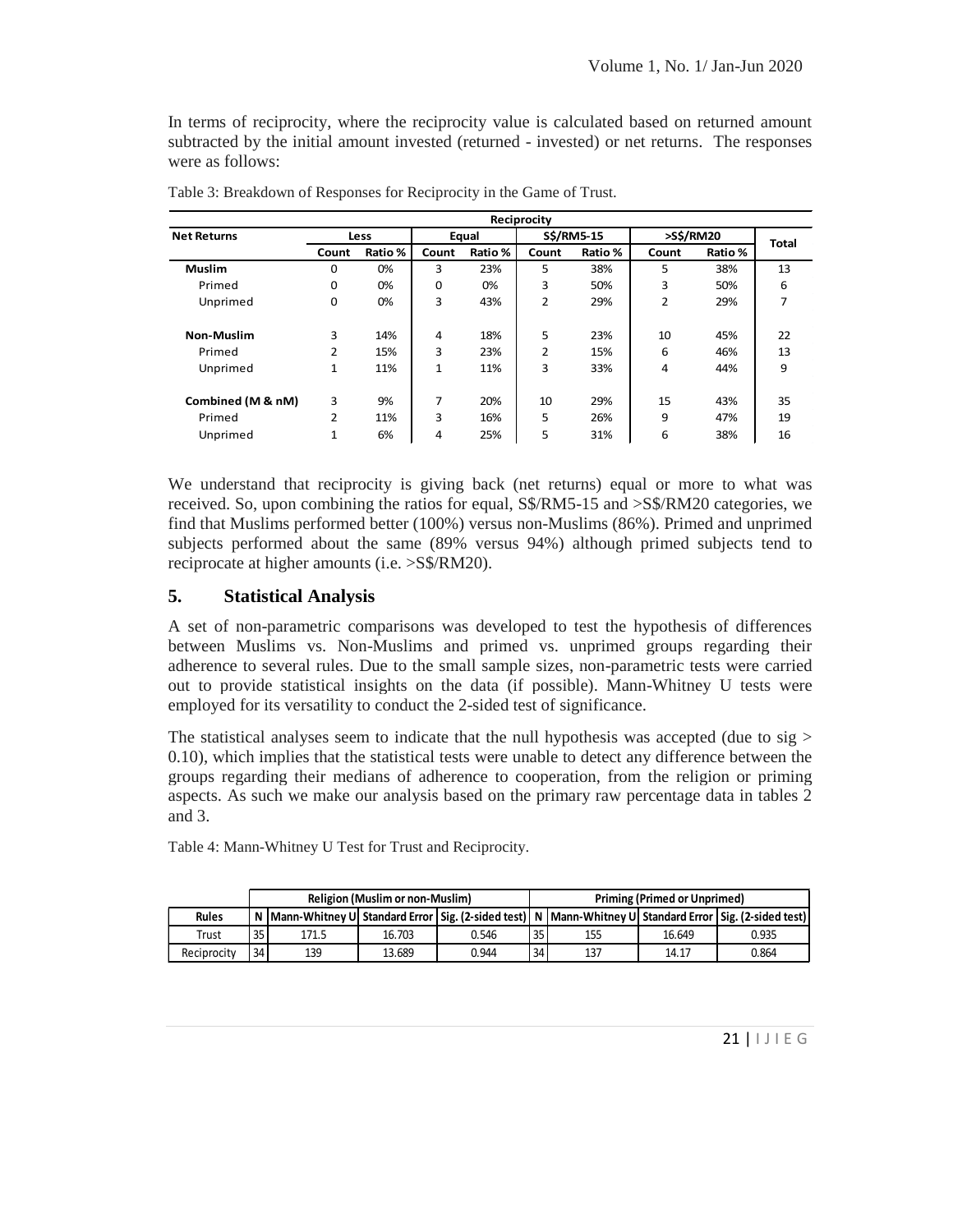

Independent-Samples Mann-Whitney U Test

Independent-Samples Mann-Whitney U Test

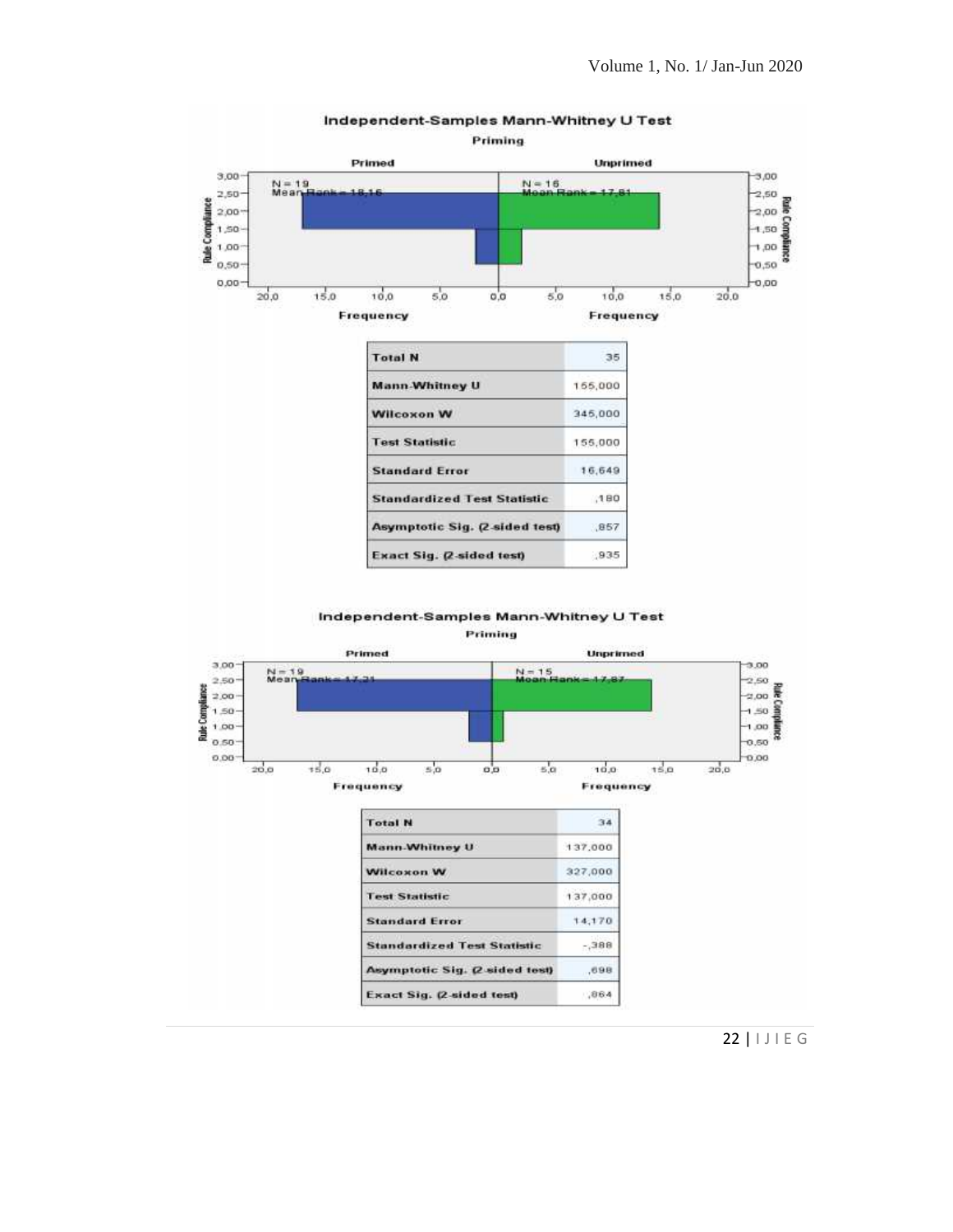#### Table 5: Overall Performance for both Cities (Islamic and Priming Effects)



Independent-Samples Mann-Whitney U Test

| <b>SUMMARY</b>              |                      |                                          |  |  |  |  |  |
|-----------------------------|----------------------|------------------------------------------|--|--|--|--|--|
|                             | <b>Rule of Trust</b> | <b>Rule of</b><br><b>Trustworthiness</b> |  |  |  |  |  |
| <b>Muslim</b>               |                      |                                          |  |  |  |  |  |
| <b>Priming Effects</b>      | P < UnP              | $P = UNP$                                |  |  |  |  |  |
| <b>Non-Muslim</b>           |                      |                                          |  |  |  |  |  |
| <b>Priming Effects</b>      | P > UNP              | P < UnP                                  |  |  |  |  |  |
| Combined (M & nM)           |                      |                                          |  |  |  |  |  |
| <b>Priming Effects</b>      | $P = UNP$            | P < UnP                                  |  |  |  |  |  |
| <b>Muslim vs non-Muslim</b> | $M > n$ on $M$       | $M > n$ on $M$                           |  |  |  |  |  |

Where  $P =$  primed; UnP = unprimed subjects and  $M =$  Muslim and non $M =$  non-Muslim participants

and > means performs better and < means conversely according to the primary criteria of the experimental game.

Final the cocity, values<br>entity. These<br>through their<br>23 |  $1 \cup 1 \in G$ The higher performance by the Muslims in Singapore and Malaysia seem to indicate that the rule tested was consistent to their understanding of the values of trust and reciprocity, values espoused by their religion and reinforced in their social, racial or cultural identity. These values could also have been deeply entrenched in their upbringing, affirmed through their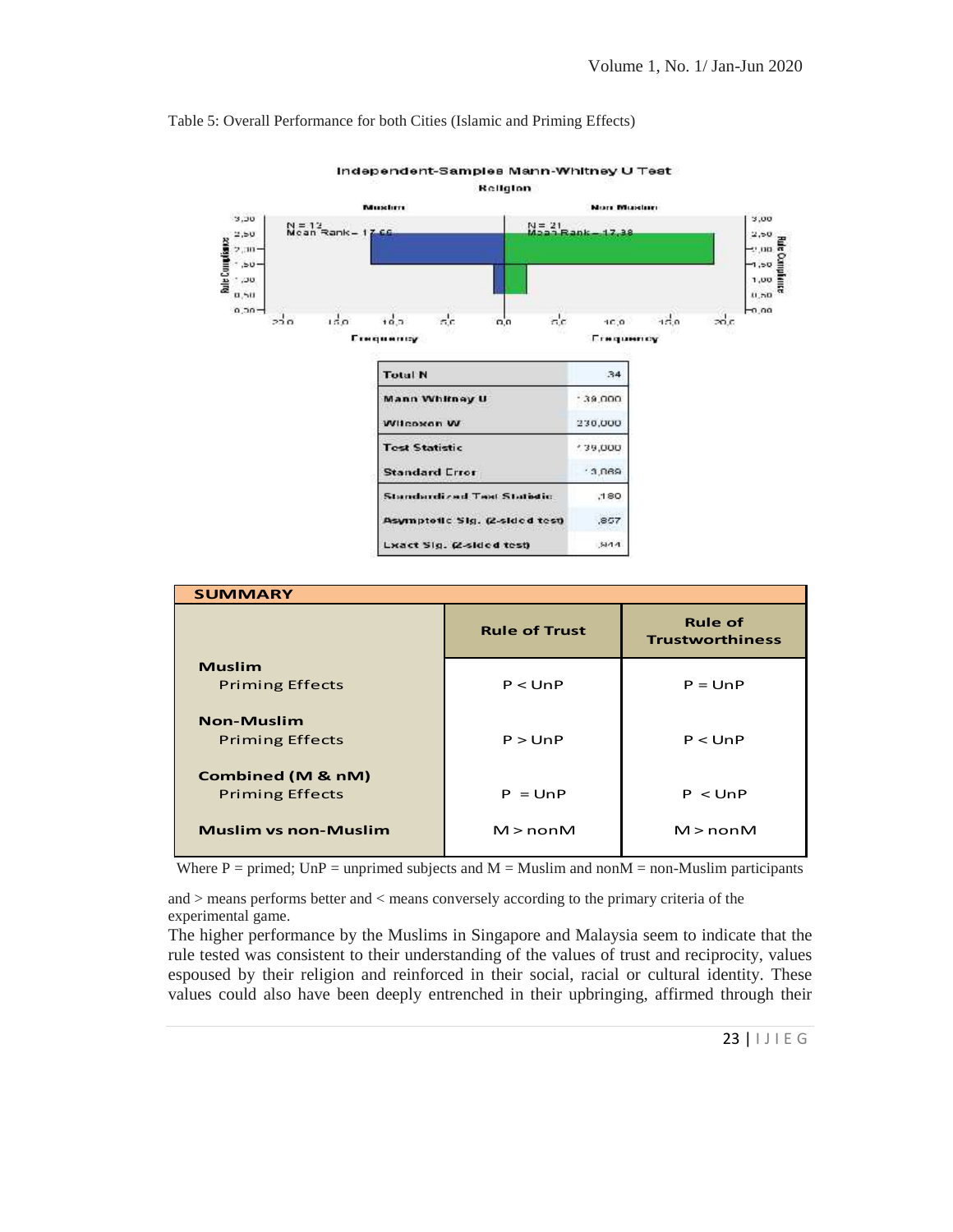social circles or become profoundly ingrained as part of their identity — be it as part of their cultural evolution or religious identity. In short, their better performance could be due to these values being emphasized in their daily lives and how embedded they have been in their perception of themselves and others in their worldview. However, we caution from taking a broad-brush observation and these results should not be seen as representative of all Muslims in other countries. In order to verify this, we need to repeat these experiments in more countries and if resources permit, in bigger sample sizes. A deeper understanding of religious and priming effects would require further verification of these findings in multiple countries, and possibly non-Muslims be segregated by their respective religions instead of being lumped together as a non-Muslim group. The priming instrument then would also have to be customized to each individual religion specificities.

Underperformers in the game were players who would rather keep the investible funds to themselves (or at least a significant portion of it), while the over-performers were those who see others as being trustworthy with the funds and thus allocate a higher amount to them. In the context of real life outside of the scenario given in the game, a possible explanation as to why non-Muslims may have 'underperformed' is that there are two factors in which people have found most helpful in making smart decisions: the propensity to trust and the analysis of opportunity, risk, and credibility. It is the combination of the two that creates sound judgment. It takes discernment and an assessment of someone else's ability and suitability to handle those funds. Without much information about the partner, sometimes it takes courage not to trust, in order to avoid losses and unnecessary risk in a highly uncertain situation. This could be one explanation for the underperformers.

# **6. Concluding Remarks**

ithhold trust,<br>sts in greater<br>24 |  $|J| \in G$ It should also be noted that poor and tyrannical countries find themselves entrapped into continuing mistrust, inequality and dysfunctional institutions. High levels of inequality contribute to lower levels of trust, which lessen the political and societal support for the state to collect resources for launching and implementing universal welfare programs in an uncorrupted and non-discriminatory way. Unequal societies find themselves trapped in a continuous cycle of inequality, low trust in others and in government, policies that do little to reduce the gap between the rich and the poor and create a sense of equal opportunity. Demands for radical redistribution, as we see in many transitioning countries, exacerbate social tensions rather than relieving them. However, we know that extending trust to people inspires them. It brings out the best in them and it motivates them. In fact, the reason that extending trust is so powerful is because trust is a compelling form of positive human motivation. This is a key source of economic growth and collaboration. Extending trust also in turn increases trust. It is somewhat ironic that one of the best ways to increase trust is to simply extend it. There are many reasons for this. Trusting people inspires them to want to be worthy of that trust. It brings out the best in them. It makes it safer to risk and innovate. And extending trust generates reciprocity. When we trust people, they tend to trust in return. Our results clearly show that: 0% Muslims returning less than what they received and only 14% of non-Muslims doing so; overall a mere 9% did not reciprocate. And when we withhold trust, they will in return withhold it. In teams and organizations, giving trust manifests in greater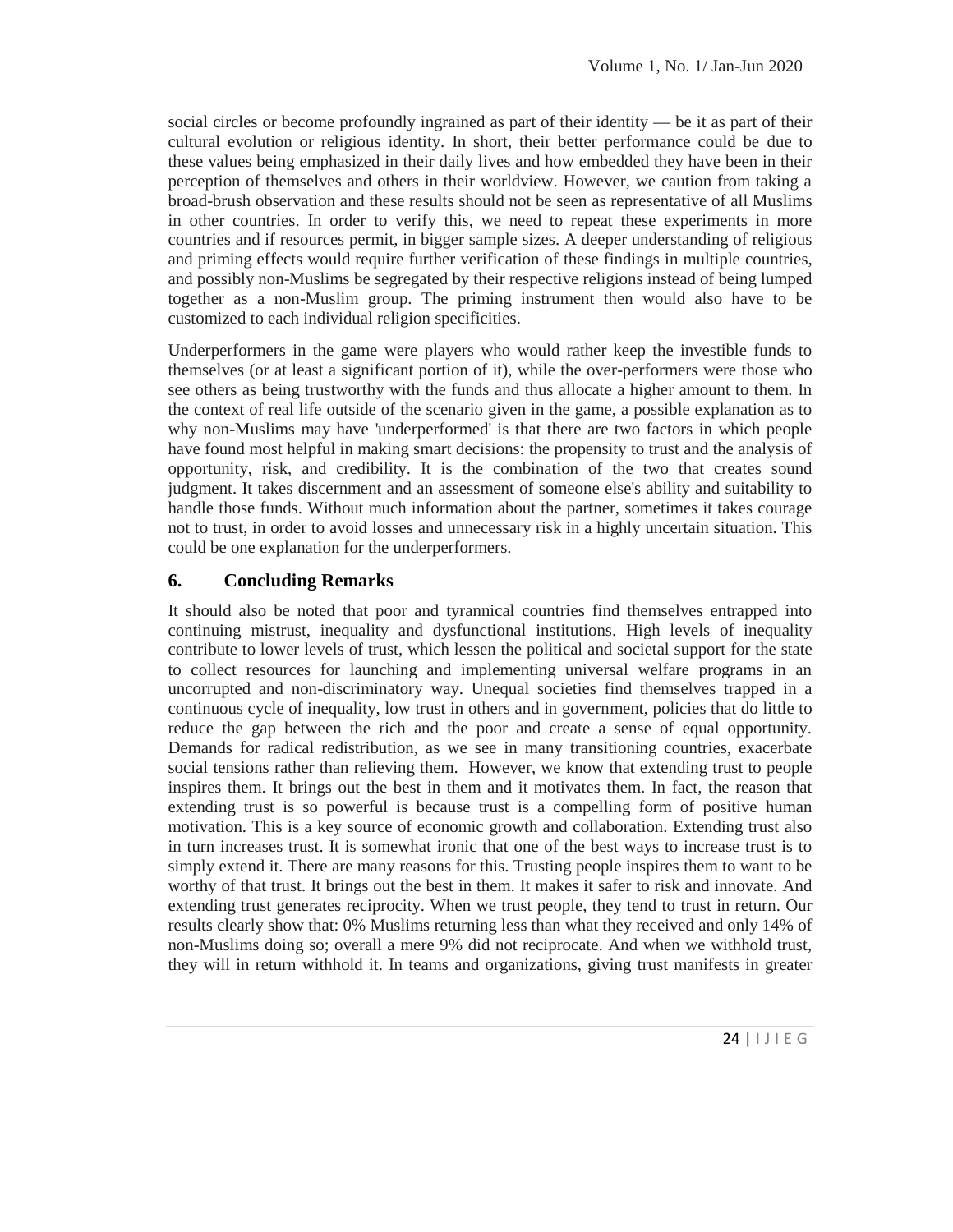employee engagement and retention, increased customer loyalty and referrals, and other economic benefits.

Finally, the identity formulation through individual experiences, upbringing, cultural conditioning and external expected rules of behaviors by those of society are also governed by rules that are enforced by the economic, legal and political institutions of a country where one resides. The effective understanding of how religious values affect behavioral outcomes can be applied to fill gaps in institutions to produce improvements through much needed reforms. Our findings indicate that religious tenets, in general, could be viewed as the force behind the 'invisible hand' that Adam Smith had probably alluded to, where in the pursuit of self-interest, the 'invisible hand' will safeguard the collective interest. There always has been a moral and ethical obligation to pursuing one's own interest because we do not live in isolation. If we choose to ignore these obligations, the unspoken social contract breaks down and it would lead to the tragedy of commons. Building trust by upholding ethical and moral obligations hence reinforces public civility and communal solidarity, removes fears and mistrust in public and private institutions for a harmonious and profitable existence, by reducing risk in highly uncertain times through shared goals and reciprocal undertaking.

#### **REFERENCES**

- Akerlof, G. A. and Shiller, R. J. (2009). *Animal Spirits: How Human Psychology Drives the Economy, and Why It Matters for Global Capitalism*. Princeton, NJ: Princeton University Press.
- Arrow, K. and Debreu, G. (1954). Existence of an Equilibrium for a Competitive Economy. *Econometrica,* Vol. 22, No. 3. (July), pp. 265-290.
- Berg, J., Dickhaut, J., and McCabe, K. (1995). *Trust, Reciprocity, and Social History, Games and Economic Behaviour*, 10, 122–42.
- Beugelsdjik, S. H., de Gott, L. F. and van Shaik, A.B.T.M. (2004). Trust and Economic Growth: A Robustness Analysis, in: Oxford Economic Paper, No. 56, 2004, pp. 118- 134.
- Bourgeois-Gironde, S. and Corcos, A. (2011). Discriminating Strategic Reciprocity and Acquired Trust in the Repeated Trust-game, *Economics Bulletin*, AccessEcon, vol. 31(1), 177-188.

Brulhart, M. (2012). Does the Trust Game Measure Trust? *Economics Letters* 115, no. 1 (2012): 20-23.

- Carl, N. and Billari F.C. (2014). Generalized Trust and Intelligence in the United States. *PLoS ONE* 9(3): e91786.
- Cesarini, D., Dawes, C., Fowler, J., Johannesson, M., Lichtenstein, P. and Wallace, B. (2008). Heritability of Cooperative Behavior in the Trust Game. *Proceedings of the National Academy of Sciences of the USA* Vol. 105 no. 10, 3721–3726.
- $25 / 20$ .<br>25 | I J I E G Delhey, J. and Newton, K. (2003). Who Trusts? The Origins of Social Trust in Seven Societies. *European Societies*, 5(2), 93-137.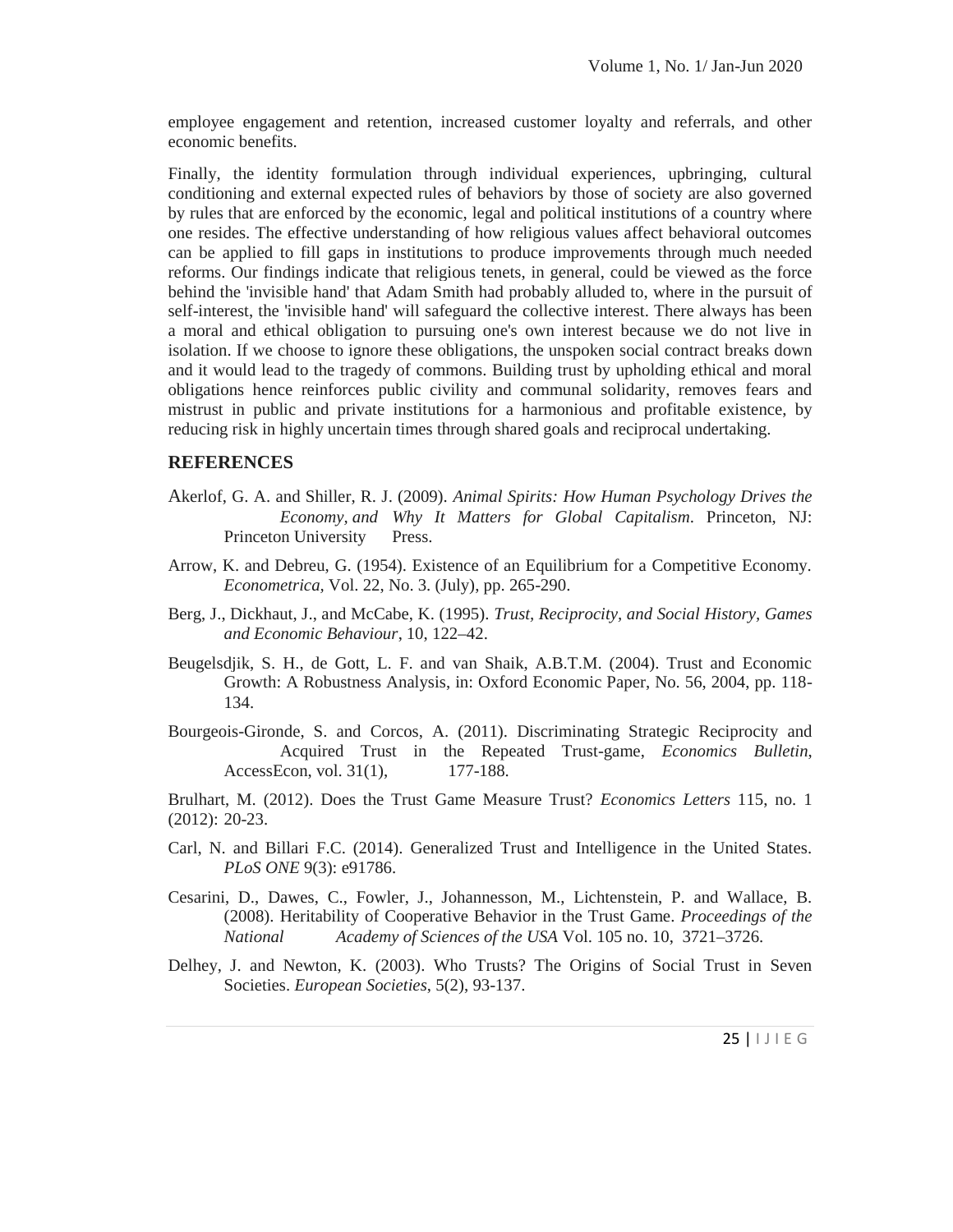- Earle T. C., Siegrist M, Gutscher H. (2007). Trust, Risk Perception and the TCC Model of Cooperation. In: Siegrist M, Earle T.C, Gutscher H, *Trust in Cooperative Risk Management: Uncertainty and Scepticism in the Public Mind*. Earthscan, London, 1– 49.
- Eckel C. C. and Wilson R. K. (2004). Is Trust A Risky Decision? *Journal of Economic Behavior and Organization* 55:447–465.
- Einhorn, H. (1972). Expert Measurement and Mechanical Combination. *Organizational Behavior and Human Performance*, 7:86-106.
- Erba, S. N. and Mirakhor, A. (2013). The Foundational Islamic Market Principles, Knightian Uncertainty and Economic Justice: An Institutional-Behavioral Assessment. In Z. Iqbal & A. Mirakhor, eds. *Economic Development and Islamic Finance*. Washington, D.C.: The World Bank., pp. 93–129.

Granovetter, M. (1985). Economic Action and Social Structure: The Problem of Embeddedness. *American Journal of Sociology* 91 (3): 481–510.

- Gurría, A. (2009). *Responding to the Global Economic Crisis – OECD's role in Promoting Open Markets and Job Creation*, 21 May 2009, http://www.oecd.org.
- Henrich, J., Boyd, R., Bowles, S, Camerer, C, Fehr, E, and Gintis, H. (2004). *Foundations of Human Sociality: Economic Experiments and Ethnographic Evidence from Fifteen Small-Scale Societies.* Oxford, U.K.: Oxford University Press.
- Henrich, J. and McCabe, K. (1998). Behavioural Foundations of Reciprocity: Experimental Economics and Evolutionary Psychology, *Economic Inquiry*, 36, 335–52.
- Inglehart, R. (1990). *Culture Shift*. Princeton: Princeton University Press.
- Izutsu, T. (2004). *Ethico-Religious Concepts in the Qur´an*. Kuala Lumpur: Islamic Book Trust.
- Knack, S. and Keefer P. (1997). Does Social Capital Have An Economic Payoff? A Cross country Investigation, in: *Quarterly Journal of Economics*, No. 112, 1997, pp.1251– 1288.
- Knight, F. (1921). *Risk, Uncertainty and Profit*. Washington, DC: Beard Books.
- Markowitz, H. M. (1952). Portfolio Selection. *Journal of Finance* 7, 77–91.
- Marschak, T. and Nelson, R. (1962). Flexibility, Uncertainty, and Economic Theory. *Metroeconomica*, 14: 42–58.
- Merton, R. C. (1969). Lifetime Portfolio Selection under Uncertainty : The Continuous Time Case. *Review of Economics and Statistics* 51, 247–257.
- Molm L., Takahashi N. and Peterson G. (2000). Risk and Trust in Social Exchange: An Experimental Test of a Classical Proposition. *American Journal of Sociology* 105:1396– 1427.
- $nonics, Vol.$ <br>26 | I J I E G Roth, F. (2009). The Effect of the Financial Crisis on Systemic Trust. *InterEconomics*, Vol. 44, No. 4, 203-208.